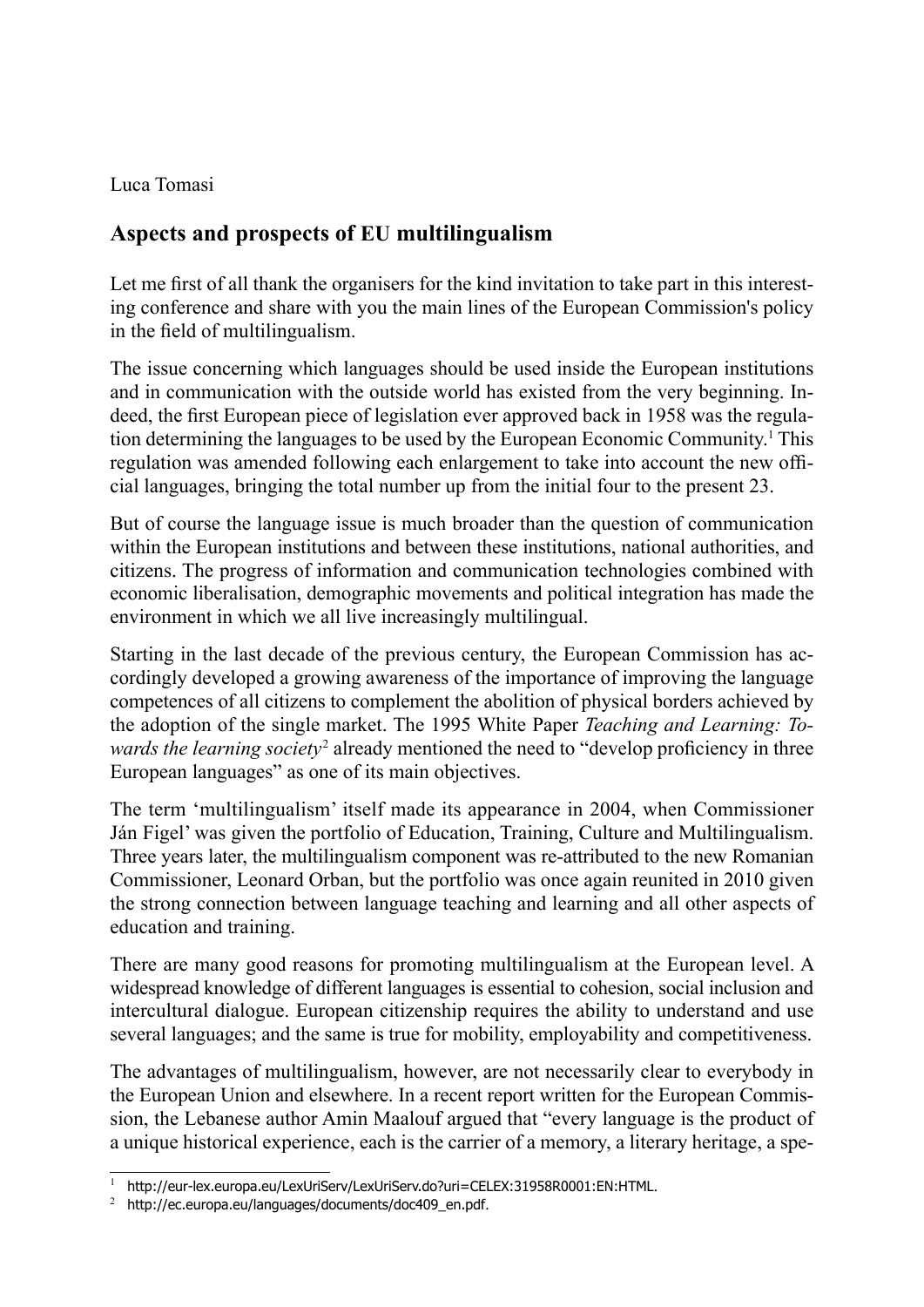$\chi$  cific skill, and is the legitimate basis of cultural identity."<sup>3</sup> Language, in his vision, is a central element of one's identity – an identity that can consist of several layers, where the European dimension does not replace, but rather complements one's national, regional or local allegiances.

Such an attitude is very far from the climate that could be found one century ago in the United States of America, when former President Theodore Roosevelt wrote: "we have room for but one language here, and that is the English language, for we intended to see that the crucible turns our people out as Americans, of American nationality, and not as dwellers in a polyglot boarding-house; and we have room for but one soul [sic] loyalty, and that is loyalty to the American people."4

It took almost a century for the United States, or at least its most progressive or pragmatic representatives, to move away from the 'melting pot' model and embrace the 'salad bowl' metaphor. In 2008, Mayor Bloomberg signed Executive Order 120 requiring the New York Administration to take measures in order to make life easier for the 1.8 million New Yorkers with limited English proficiency by providing translation and interpretation into Spanish, Chinese, Russian, Korean, Italian, and French Creole.

Looking back to Europe and other interesting visions of multilingualism Julia Kristeva, a literary critic and philosopher of Bulgarian origin living in France, dreams of Europe "as a federation of respected differences" and points to multilingualism as a laboratory of diversity and the best response to fundamentalist temptations.<sup>5</sup> Umberto Eco, for his part, writes that "a Europe of polyglots is not a Europe of people who speak many languages fluently, but, in the best case scenario, of people who can communicate, each speaking his own language and understanding that of the other, but who, while not being able to speak it fluently, by understanding it, even with difficulty, would understand the 'spirit', the cultural universe that every one expresses when speaking the language of his ancestors and of his own tradition."<sup>6</sup>

In the last few months, the services of the European Commission have produced a series of documents that provide a good illustration of how we put these principles into practice. They are:

A Report on the implementation of Council Resolution of 21 November 2008 on a –European strategy for multilingualism,<sup>7</sup> wherein the Commission gives a synthesis of the actions launched in the priority areas identified by ministers of Member States three years ago;

<sup>3</sup> A rewarding challenge: how the multiplicity of languages could strengthen Europe, Proposals from the Group of Intellectuals for Intercultural Dialogue set up at the initiative of the European Commission, Brussels, 2008 (http://ec.europa.eu/education/policies/lang/doc/maalouf/report\_en.pdf).

<sup>&</sup>lt;sup>4</sup> From a letter to Mr Richard Melanchton Hurd, 3rd January 1919 (http://msgboard.snopes.com/politics/ graphics/troosevelt.pdf).

<sup>5</sup> L'Europe des langues: http://www.kristeva.fr/oslo\_europe.html.

<sup>6</sup> Eco, Umberto (1995): In search of the perfect language. Oxford: Blackwell.

 $7$  SEC (2011) 927 final (http://ec.europa.eu/languages/pdf/sec927 en.pdf).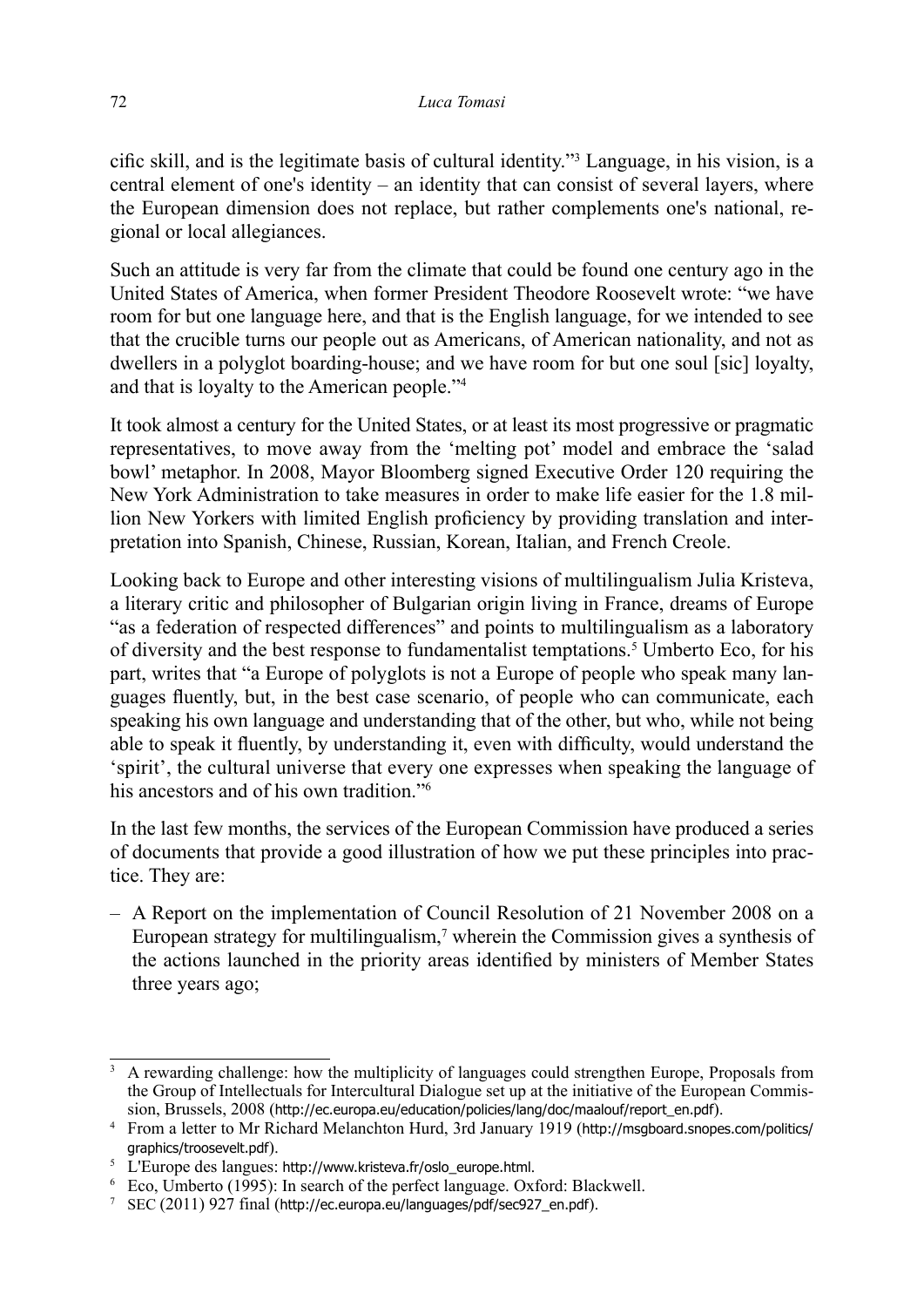- An update of the 2008 Inventory of Community actions in the field of multilingualism.8 This is a much more detailed record of all the Commission initiatives that have an impact on multilingualism including: research on machine translation; a directive on the right to interpretation and translation in criminal proceedings;<sup>9</sup> research; and actions financed through the European Social Fund in order to promote employment through better language learning;
- A policy handbook entitled *Language learning at pre-primary school level: making*  it efficient and sustainable.<sup>10</sup> This guide, the fruit of cooperation in a group of national experts, provides recommendations on how to ensure the success of early exposure to language learning and linguistic diversity. The publication focuses on the direct and indirect benefits of this approach, from openness to other languages and cultures to problem-solving skills; potential pitfalls are equally addressed;
- $-$  The Report of the Civil society platform for multilingualism,<sup>11</sup> including input from representatives of European organisations federating cultural institutes, translators, terminologists, publishers, theatres, and other groups. Recommendations cover many aspects, from intercultural competences to social inclusion and language policy and planning;
- The report of the 'Languages for Jobs' group of experts<sup>12</sup> that recommends European mobility for all learners and stresses the status of English as a 'basic skill' to emphasize the need to diversify language learning. It also suggests strengthening content and language integrated learning, in particular reference to vocational education and training; and
- The Report of the Business Platform for multilingualism.<sup>13</sup> Not only pupils and their parents, but also employers should develop a better awareness of the many benefits of multilingualism. The report suggests mapping the best practices in this field and paves the way towards the establishment of the CELAN network, $14$  a web platform to help companies to manage their linguistic needs – and assets.

As you see, this is quite an impressive range of documents! In September, the European Commission and the Council of Europe also signed a joint declaration to celebrate the tenth anniversary of the European Day of Languages,15 reafrming their commitment to the promotion of multilingualism and their determination to look for further synergies.

In the next few months, other important texts will follow. The Commission is supporting the efforts of the Polish Presidency to reach an agreement between Member States on what initiatives should be taken to improve mobility inside the EU through better lan-

<sup>8</sup> SEC (2011) 926 final (http://ec.europa.eu/languages/pdf/inventory\_en.pdf).

<sup>9</sup> http://eur-lex.europa.eu/LexUriServ/LexUriServ.do?uri=OJ:L:2010:280:0001:0007:en:PDF.

 $10$  SEC (2011) 928 final (http://ec.europa.eu/languages/pdf/ellpwp\_en.pdf).

<sup>&</sup>lt;sup>11</sup> Policy Recommendations for the Promotion of Multilingualism in the European Union. The full report can be downloaded here: http://ec.europa.eu/languages/pdf/doc5088\_en.pdf.

<sup>&</sup>lt;sup>12</sup> Providing multilingual communication skills for the labour market: http://ec.europa.eu/languages/pdf/ report.pdf.

<sup>13</sup> http://ec.europa.eu/languages/pdf/business\_en.pdf.

 $14$  http://www.celan-platform.eu/#.

<sup>&</sup>lt;sup>15</sup> http://ec.europa.eu/languages/news/pdf/joint\_declaration\_european\_day\_of\_languages\_en.pdf.